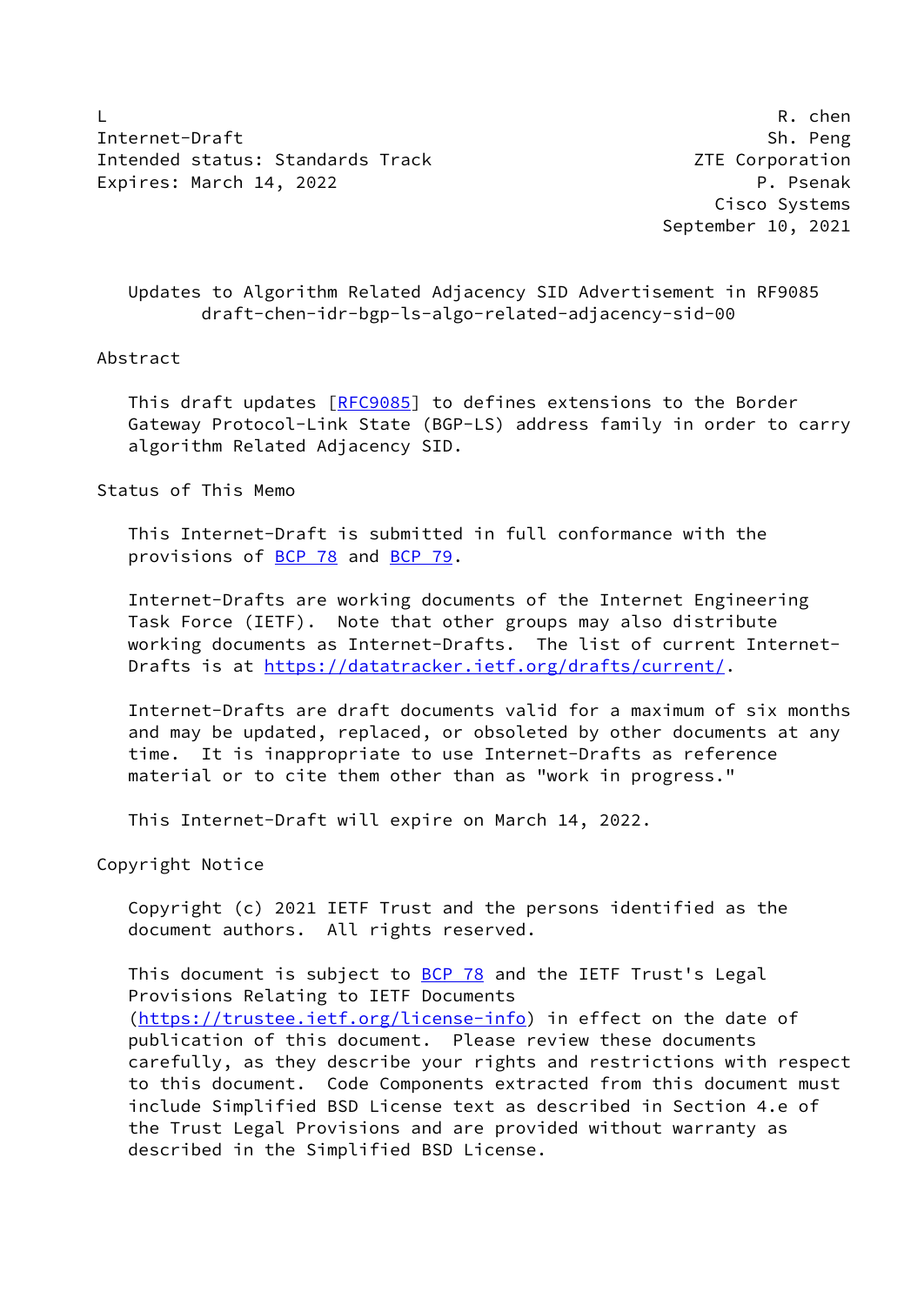<span id="page-1-1"></span>Internet-DraftBGP-LS Extensions for Algorithm Related AdjaSeptember 2021

## Table of Contents

| 3. BGP-LS Extensions for link Attribute 2     |  |
|-----------------------------------------------|--|
| $3.1$ . Adjacency SID per Algorithm TLV 3     |  |
| $3.2$ . LAN Adjacency SID per Algorithm TLV 4 |  |
|                                               |  |
|                                               |  |
|                                               |  |
|                                               |  |

## <span id="page-1-0"></span>[1](#page-1-0). Introduction

<span id="page-1-4"></span> [I-D.ietf-lsr-algorithm-related-adjacency-sid] defines the algorithm identifier can be included as part of an Adjacency-SID advertisement for SR-MPLS.

 [\[RFC9085](https://datatracker.ietf.org/doc/pdf/rfc9085)]defines extensions to the Border Gateway Protocol-Link State (BGP-LS) address family in order to carry SR information via BGP, and an algorithm identifier is included as part of the Prefix-SID TLV advertisement. This draft updates [[RFC9085\]](https://datatracker.ietf.org/doc/pdf/rfc9085) and defines extensions to the Border Gateway Protocol-Link State (BGP-LS) address family in order to carry algorithm Related Adjacency SID.

<span id="page-1-2"></span>[2](#page-1-2). Requirements Language

 The key words "MUST", "MUST NOT", "REQUIRED", "SHALL", "SHALL NOT", "SHOULD", "SHOULD NOT", "RECOMMENDED", "NOT RECOMMENDED", "MAY", and "OPTIONAL" in this document are to be interpreted as described in [BCP](https://datatracker.ietf.org/doc/pdf/bcp14) [14](https://datatracker.ietf.org/doc/pdf/bcp14) [[RFC2119\]](https://datatracker.ietf.org/doc/pdf/rfc2119) [\[RFC8174](https://datatracker.ietf.org/doc/pdf/rfc8174)] when, and only when, they appear in all capitals, as shown here.

<span id="page-1-3"></span>[3](#page-1-3). BGP-LS Extensions for link Attribute

The following link attribute TLVs are defined:

 +======+===========================================+ | Type | Description | +======+===========================================+ | TBD1 | Adjacency SID per Algorithm | +------+-------------------------------------------+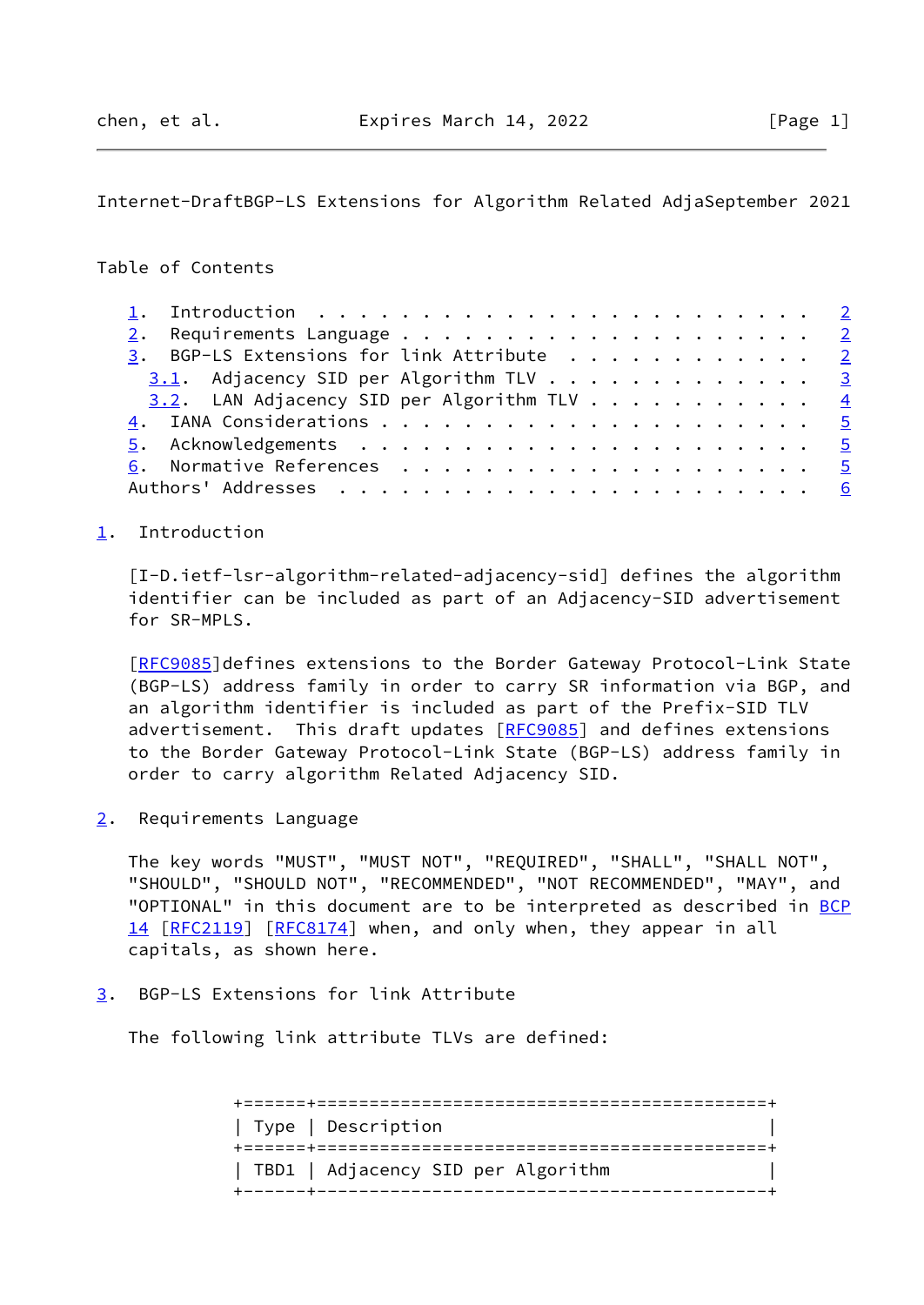| TBD2 | LAN Adjacency SID per Algorithm |

+------+-------------------------------------------+

Figure 1: Link Attribute TLVs

chen, et al. **Expires March 14, 2022** [Page 2]

<span id="page-2-1"></span>Internet-DraftBGP-LS Extensions for Algorithm Related AdjaSeptember 2021

<span id="page-2-0"></span>[3.1](#page-2-0). Adjacency SID per Algorithm TLV

 The Adjacency SID per Algorithm TLV is used in order to advertise information related to an algorithm Related Adjacency SID. This information is derived from the Adjacency Segment Identifier (Adj- SID) per Algorithm Sub-TLV of ISIS/OSPFv2/OSPFv3(Section 4 of [\[I-D.ietf-lsr-algorithm-related-adjacency-sid](#page-1-4)]).

The Adjacency SID per Algorithm TLV has the following format:

0 1 2 3 0 1 2 3 4 5 6 7 8 9 0 1 2 3 4 5 6 7 8 9 0 1 2 3 4 5 6 7 8 9 0 1 +-+-+-+-+-+-+-+-+-+-+-+-+-+-+-+-+-+-+-+-+-+-+-+-+-+-+-+-+-+-+-+-+ Type  $|$  Length  $|$  +-+-+-+-+-+-+-+-+-+-+-+-+-+-+-+-+-+-+-+-+-+-+-+-+-+-+-+-+-+-+-+-+ | Flags | Weight | Algorithm | Reserved | +-+-+-+-+-+-+-+-+-+-+-+-+-+-+-+-+-+-+-+-+-+-+-+-+-+-+-+-+-+-+-+-+ | SID/Label/Index (variable) // +---------------------------------------------------------------+

Figure 2: Adjacency SID per Algorithm TLV

where:

Type: TBD1 (Suggested value to be assigned by IANA)

Length: variable.

Flags: 1-octet value that should be set as:

- o IS-IS Adj-SID per Algorithm flags as defined in Section 4.1.1 of [[I-D.ietf-lsr-algorithm-related-adjacency-sid\]](#page-1-4)).
- o OSPFv2 Adj-SID per Algorithm Sub-TLV as defined in Section 4.2.1 of  $[\underline{I-D.ietf-lsr-algorithm-related-adiacency-sid}]$ ).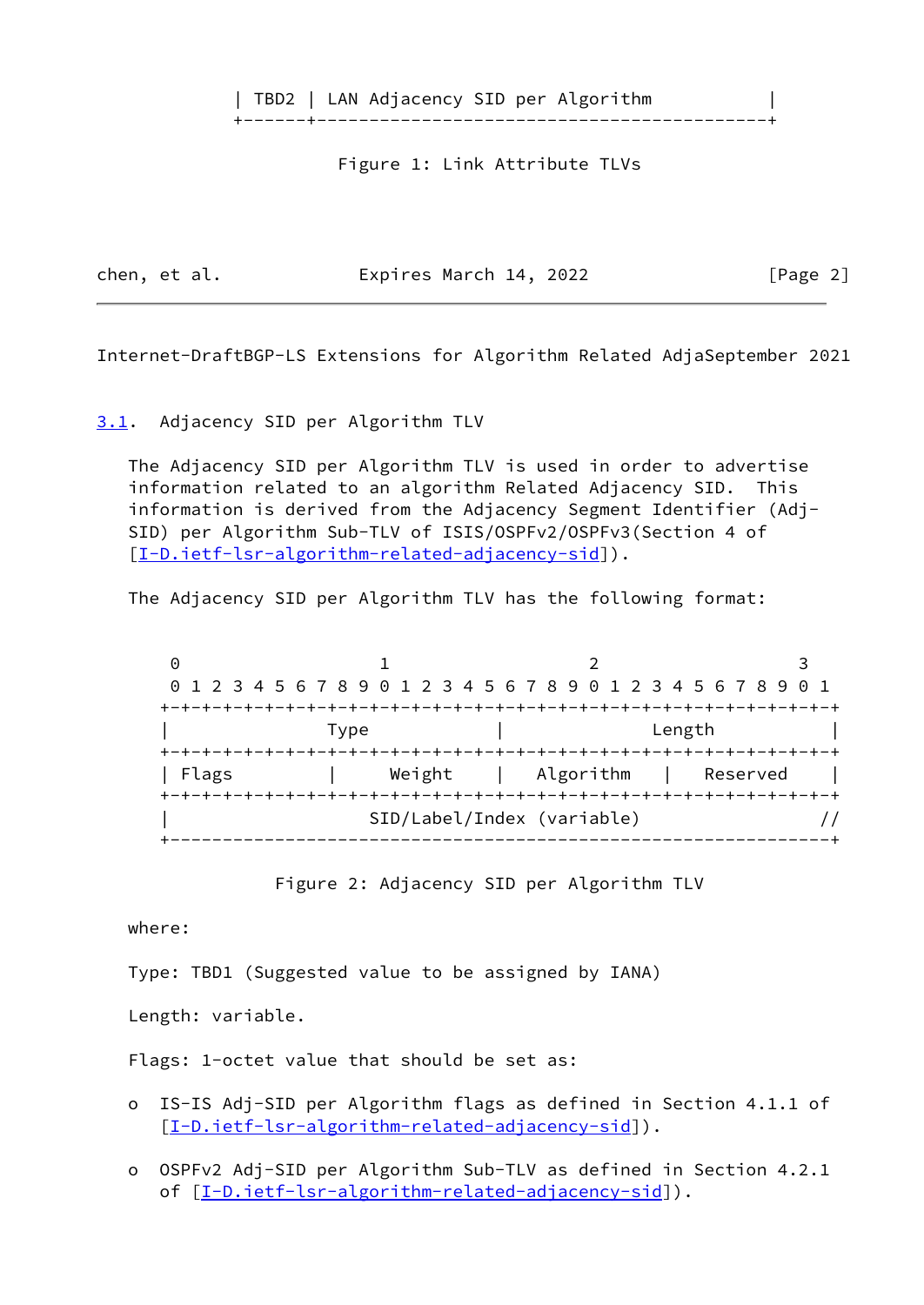o OSPFv3 Adj-SID per Algorithm Sub-TLV as defined in Section 4.3.1 of [[I-D.ietf-lsr-algorithm-related-adjacency-sid\]](#page-1-4)).

 Weight: 1 octet carrying the weight used for load-balancing purposes. The use of weight is described in **Section [3.4 of \[RFC8402\]](https://datatracker.ietf.org/doc/pdf/rfc8402#section-3.4)**.

 Algorithm: Refer to ISIS/OSPFv2/OSPFv3 Adj-SID per Algorithm( $[I-D.iett-lsr-algorithms-related-adjacency-sid]$ ).

Reserved: 1-octet that MUST be set to 0 and ignored on receipt.

| chen, et al. | Expires March 14, 2022 | [Page 3] |
|--------------|------------------------|----------|
|--------------|------------------------|----------|

<span id="page-3-1"></span>Internet-DraftBGP-LS Extensions for Algorithm Related AdjaSeptember 2021

 SID/Label/Index:Refer to ISIS/OSPFv2/OSPFv3 Adj-SID per Algorithm( $[I-D.iett-lsr-algorithms-related-adiacency-sid]$ ).

<span id="page-3-0"></span>[3.2](#page-3-0). LAN Adjacency SID per Algorithm TLV

 This information is derived from LAN-Adj-SID per Algorithm Sub-TLV of ISIS/OSPFv2/OSPFv3(Section 4 of [\[I-D.ietf-lsr-algorithm-related-adjacency-sid](#page-1-4)]).

The LAN Adjacency SID per Algorithm TLV has the following format:

0 1 2 3 0 1 2 3 4 5 6 7 8 9 0 1 2 3 4 5 6 7 8 9 0 1 2 3 4 5 6 7 8 9 0 1 +-+-+-+-+-+-+-+-+-+-+-+-+-+-+-+-+-+-+-+-+-+-+-+-+-+-+-+-+-+-+-+-+ | Type | Length | +-+-+-+-+-+-+-+-+-+-+-+-+-+-+-+-+-+-+-+-+-+-+-+-+-+-+-+-+-+-+-+-+ | Weight | Algorithm | Reserved | +-+-+-+-+-+-+-+-+-+-+-+-+-+-+-+-+-+-+-+-+-+-+-+-+-+-+-+-+-+-+-+-+ +-+-+-+-+-+-+-+-+-+-+-+-+-+-+-+-+-+-+-+-+-+-+-+-+-+-+-+-+-+-+-+-+ | OSPF Neighbor ID / IS-IS System ID | + +-+-+-+-+-+-+-+-+-+-+-+-+-+-+-+-+ | | +-+-+-+-+-+-+-+-+-+-+-+-+-+-+-+-+ +-+-+-+-+-+-+-+-+-+-+-+-+-+-+-+-+-+-+-+-+-+-+-+-+-+-+-+-+-+-+-+-+ | SID/Label/Index (variable) // +---------------------------------------------------------------+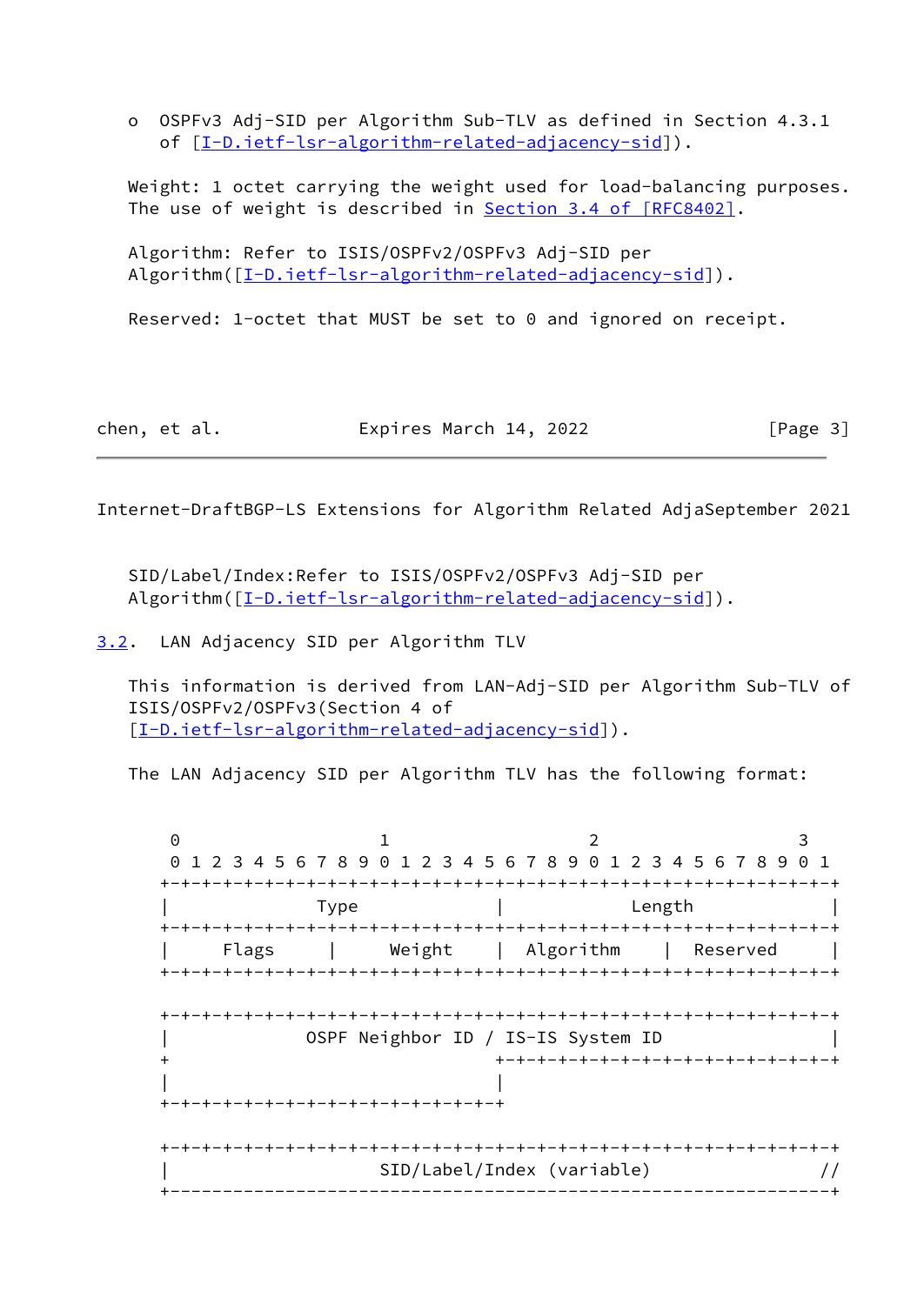Figure 3:LAN Adjacency SID per Algorithm TLV

where:

Type: TBD2 (Suggested value to be assigned by IANA)

Length: variable.

Flags: 1-octet value that should be set as:

- o IS-IS LAN-Adj-SID per Algorithm flags as defined in Section 4.1.2 of [[I-D.ietf-lsr-algorithm-related-adjacency-sid\]](#page-1-4)).
- o OSPFv2 LAN-Adj-SID per Algorithm Sub-TLV as defined in Section 4.2.2 of  $[I-D.iett-lsr-algorithms-related-adiacency-sid]$ .

| Expires March 14, 2022<br>chen, et al. | [Page 4] |
|----------------------------------------|----------|
|----------------------------------------|----------|

<span id="page-4-1"></span>Internet-DraftBGP-LS Extensions for Algorithm Related AdjaSeptember 2021

 o OSPFv3 LAN-Adj-SID per Algorithm Sub-TLV as defined in Section 4.3.2 of [\[I-D.ietf-lsr-algorithm-related-adjacency-sid](#page-1-4)]).

 Weight: 1 octet carrying the weight used for load-balancing purposes. The use of weight is described in Section [3.4 of \[RFC8402\]](https://datatracker.ietf.org/doc/pdf/rfc8402#section-3.4).

 Algorithm: Refer to ISIS/OSPFv2/OSPFv3 LAN-Adj-SID per Algorithm( $[I-D.iett-lsr-algorithms-related-adjacency-sid]$ ).

Reserved: 1-octet that MUST be set to 0 and ignored on receipt.

 Neighbor ID/IS-IS System ID: Refer to ISIS/OSPFv2/OSPFv3 LAN-Adj-SID per Algorithm([[I-D.ietf-lsr-algorithm-related-adjacency-sid\]](#page-1-4)).

 SID/Label/Index:Refer to ISIS/OSPFv2/OSPFv3 LAN-Adj-SID per Algorithm( $[I-D.iett-lsr-algorithms-related-adjacency-sid]$ ).

<span id="page-4-0"></span>[4](#page-4-0). IANA Considerations

 This document makes the following Link Attribute TLVs registry under the "Border Gateway Protocol-Link State (BGP-LS) Parameter".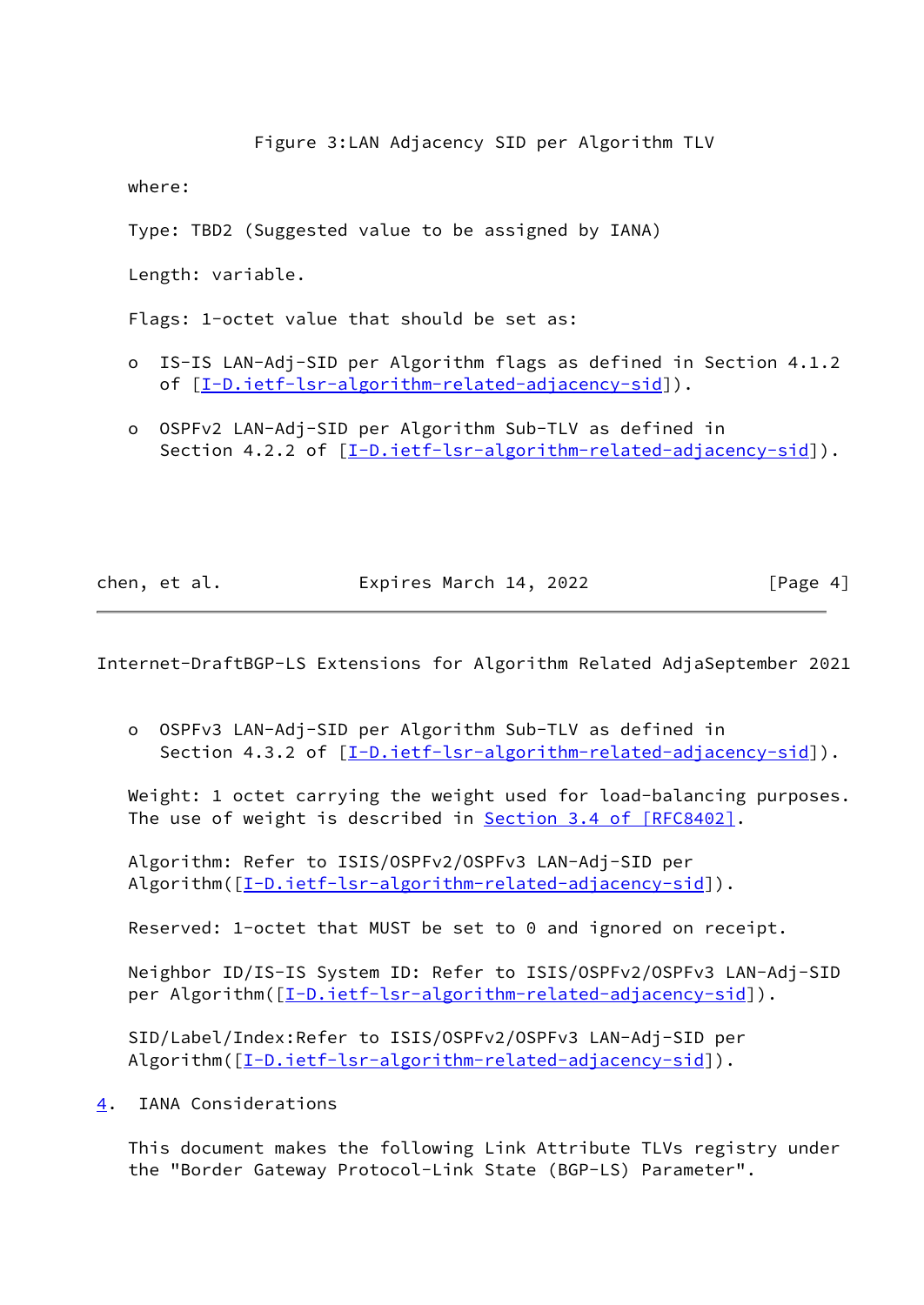| Type   Description                                                           |
|------------------------------------------------------------------------------|
| TBD1   Adjacency SID per Algorithm<br>+------+------------------------------ |
| TBD2   LAN Adjacency SID per Algorithm                                       |

Table 1: The new Link Attribute TLVs

<span id="page-5-0"></span>[5](#page-5-0). Acknowledgements

TBD

<span id="page-5-1"></span>[6](#page-5-1). Normative References

 [I-D.ietf-lsr-algorithm-related-adjacency-sid] Peng, S., Chen, R., Talaulikar, K., and P. Psenak, "Algorithm Related IGP-Adjacency SID Advertisement", [draft-ietf-lsr-algorithm-related-adjacency-sid-00](https://datatracker.ietf.org/doc/pdf/draft-ietf-lsr-algorithm-related-adjacency-sid-00) (work in progress), June 2021.

chen, et al. **Expires March 14, 2022** [Page 5]

<span id="page-5-2"></span>Internet-DraftBGP-LS Extensions for Algorithm Related AdjaSeptember 2021

- [RFC2119] Bradner, S., "Key words for use in RFCs to Indicate Requirement Levels", [BCP 14](https://datatracker.ietf.org/doc/pdf/bcp14), [RFC 2119](https://datatracker.ietf.org/doc/pdf/rfc2119), DOI 10.17487/RFC2119, March 1997, <[https://www.rfc-editor.org/info/rfc2119>](https://www.rfc-editor.org/info/rfc2119).
- [RFC8174] Leiba, B., "Ambiguity of Uppercase vs Lowercase in [RFC](https://datatracker.ietf.org/doc/pdf/rfc2119) [2119](https://datatracker.ietf.org/doc/pdf/rfc2119) Key Words", [BCP 14](https://datatracker.ietf.org/doc/pdf/bcp14), [RFC 8174,](https://datatracker.ietf.org/doc/pdf/rfc8174) DOI 10.17487/RFC8174, May 2017, [<https://www.rfc-editor.org/info/rfc8174](https://www.rfc-editor.org/info/rfc8174)>.
- [RFC8402] Filsfils, C., Ed., Previdi, S., Ed., Ginsberg, L., Decraene, B., Litkowski, S., and R. Shakir, "Segment Routing Architecture", [RFC 8402](https://datatracker.ietf.org/doc/pdf/rfc8402), DOI 10.17487/RFC8402, July 2018, <<https://www.rfc-editor.org/info/rfc8402>>.

[RFC9085] Previdi, S., Talaulikar, K., Ed., Filsfils, C., Gredler,